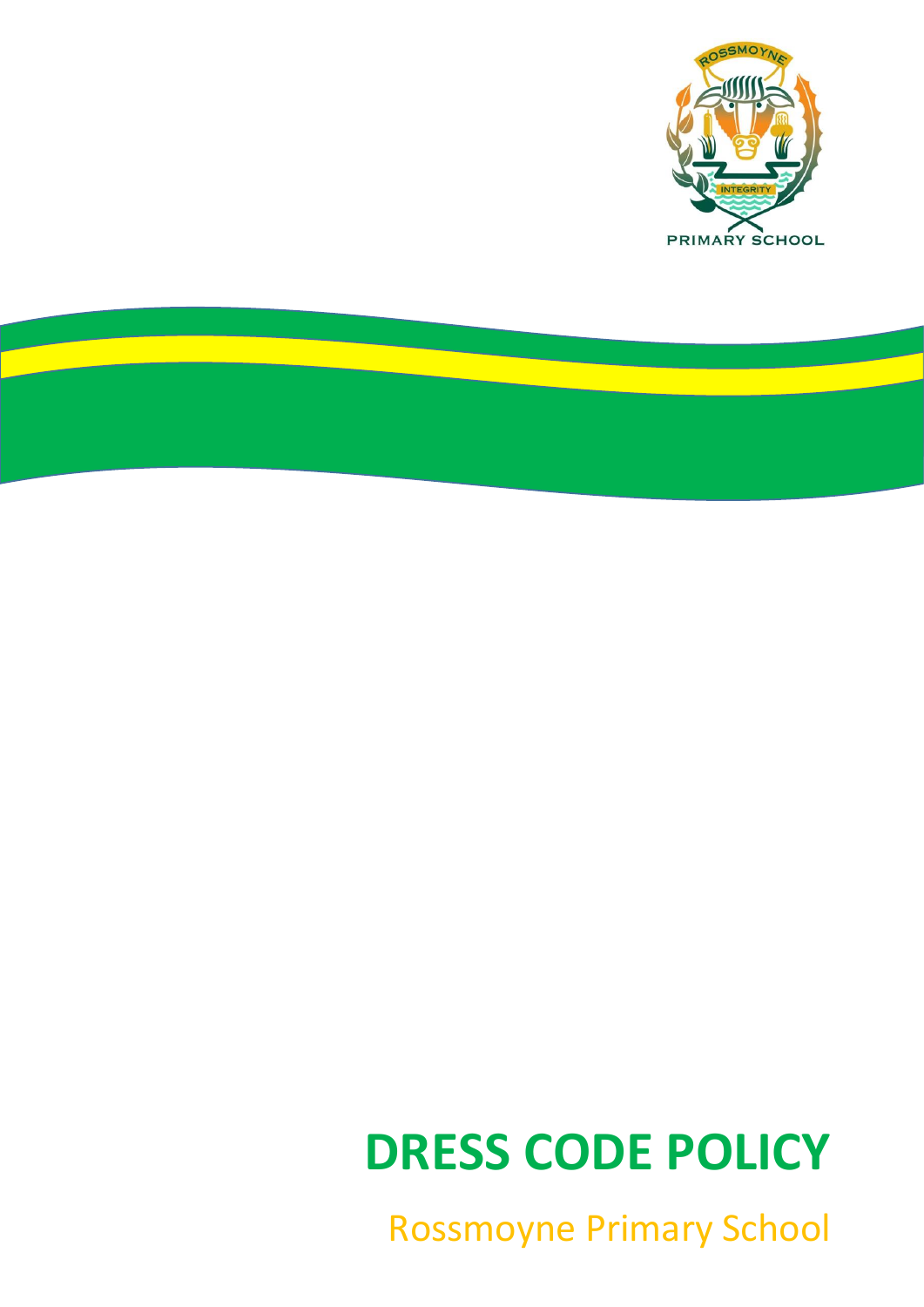# **Policy Statement**

This policy complies with the WA Department of Education's 'Dress Code for Students in Public Schools' Policy (version 2.4 final) which requires schools to have a dress code for students.

# **Rationale**

j

Rossmoyne Primary School has a Dress Code, which is based on a uniform in school colours, because we believe that:

- a uniform establishes a sense of pride, belonging, purpose and identity among students;
- a uniform is non-discriminatory and does not distinguish between students from different socio-economic backgrounds;
- $\bullet$  a school uniform is exactly that designed for school where the core purpose is learning;
- a uniform is an investment for parents which reduces the expense of other clothes that parents may have to purchase;
- uniforms stop the daily dilemma of a student trying to decide what's cool to wear to school and turning classrooms into fashion competitions;
- a uniform presents a unified image to the public and can be easily identifiable in the community;
- a uniform creates a perception of a sense of order and discipline in the school environment; and
- a uniform makes it easy for duty teachers to see if any unwelcome visitors are in the school environment.

# **Definitions**

- Dress Code a document providing standards of what is acceptable in relation to the clothing worn by students at Rossmoyne Primary School including headwear, footwear and aspects of general presentation.
- School Uniform clothing of a specific colour and/or design worn by students of the school as a means of identification, as specified in the school's dress code.

## **Dress Code Requirements**

| <b>Shirts</b>    | - green and gold panelled polo shirt (short or long sleeved)                               |  |  |
|------------------|--------------------------------------------------------------------------------------------|--|--|
|                  | - faction coloured polo shirts - red, blue, green or gold - for sport                      |  |  |
|                  | - Year 6 students - gold and green panelled graduation polo shirt                          |  |  |
| <b>Jackets</b>   | - bottle green zip jacket - polar fleece                                                   |  |  |
|                  | - micro fibre zip jacket                                                                   |  |  |
| <b>Bottoms</b>   | - bottle green mesh knit shorts                                                            |  |  |
|                  | - bottle green micro fibre skirt with shorts                                               |  |  |
|                  | - bottle green microfibre track pant                                                       |  |  |
|                  | - bottle green school stockings (under shorts or skorts)                                   |  |  |
| <b>Hats</b>      | - bottle green wide brimmed hat                                                            |  |  |
|                  | - a 'no hat, no play' policy operates all year round                                       |  |  |
| Footwear         | -shoes and socks should be worn at all times for safety reasons. Sandals and boots are not |  |  |
|                  | recommended for physical activity                                                          |  |  |
| <b>Jewellery</b> | - to ensure children's safety, jewellery should not be worn except for watches and stud or |  |  |
|                  | sleeper earrings. (Medical alert jewellery is accepted.)                                   |  |  |
|                  | -jewellery may need to be removed or covered up during some sporting activities            |  |  |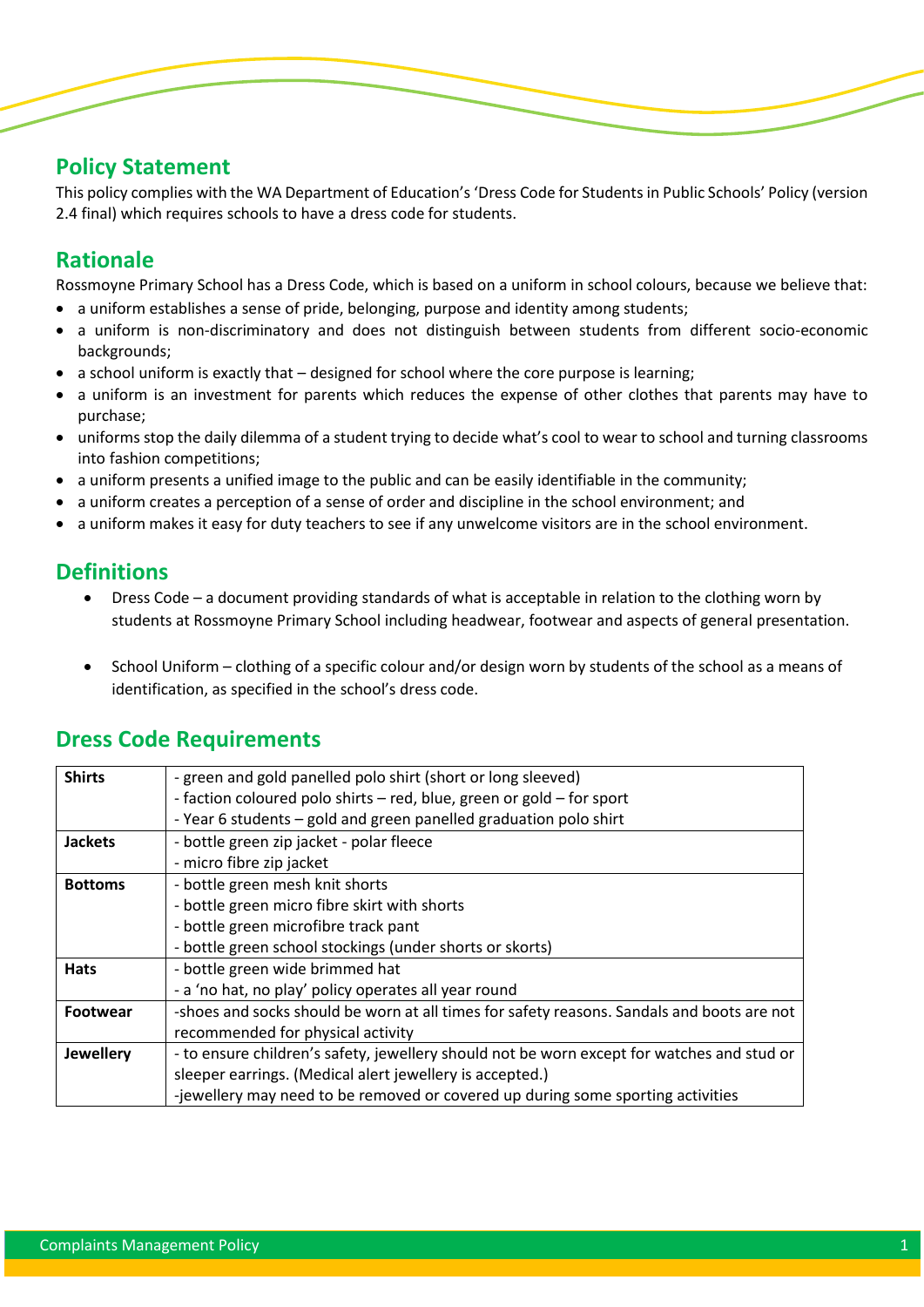| Hair              | - for health and safety reasons, shoulder length or longer hair needs to be tied back<br>- reasonable gold and bottle green hair accessories can be worn                                                                                    |
|-------------------|---------------------------------------------------------------------------------------------------------------------------------------------------------------------------------------------------------------------------------------------|
| <b>Sunscreen</b>  | - the wearing of sunscreen is a family decision, but is highly recommended<br>- parents/carers are responsible for teaching their children to apply sunscreen<br>appropriately<br>- sunscreen will be available at events such as carnivals |
| <b>School Bag</b> | - the Rossmoyne Primary School back pack is preferred                                                                                                                                                                                       |

#### **PARENTS/CARERS ARE ASKED TO CLEARLY LABEL ALL ITEMS.**

The above dress code requirements may be adjusted when students participate in extra-curricular activities including River Rangers, music performances and interschool sporting events.

| <b>River Rangers</b>                          | - a River Rangers polo shirt and polar fleece jacket will be<br>provided for students to wear to excursions. Jackets need to<br>be returned at the end of the year.  |
|-----------------------------------------------|----------------------------------------------------------------------------------------------------------------------------------------------------------------------|
| <b>Choir, Orchestra and Band Performances</b> | - black long pants/trousers or leggings and black shoes<br>with black socks<br>- a Music polo shirt and any required accessories may be<br>provided for performances |
| <b>Interschool Sporting Events</b>            | - alternative shirts may be loaned to students to wear when<br>representing the school at interschool events, eg: football,<br>soccer, netball, basketball           |

In line with the WA Department of Education's 'Dress Code for Students in Public Schools Policy', our school's Dress Code does not include clothing made from denim.

#### **Expectations and Exemptions**

j

Acceptance of enrolment at Rossmoyne assumes agreement that the enrolling student will comply with the dress code unless an exemption has been granted.

Students are expected to wear the Rossmoyne Primary School uniform at all times unless granted an exemption. Exemptions may be granted on health, disability, religious, and cultural grounds, or for any other matter which in the principal's opinion is sufficient to exempt the student from complying with the requirement.

Some exemptions may occur during specific curriculum based activities under the direction of teachers, e.g. removal of footwear, removal of hats for some sporting activities.

## **Non-compliance with the Dress Code**

Managing non-compliance with the dress code is a balance between establishing standards, allowing reasonable opportunity for individual self-expression, and accommodating diversity. Support (eg: loaning clothes) and guidance are effective ways of achieving compliance.